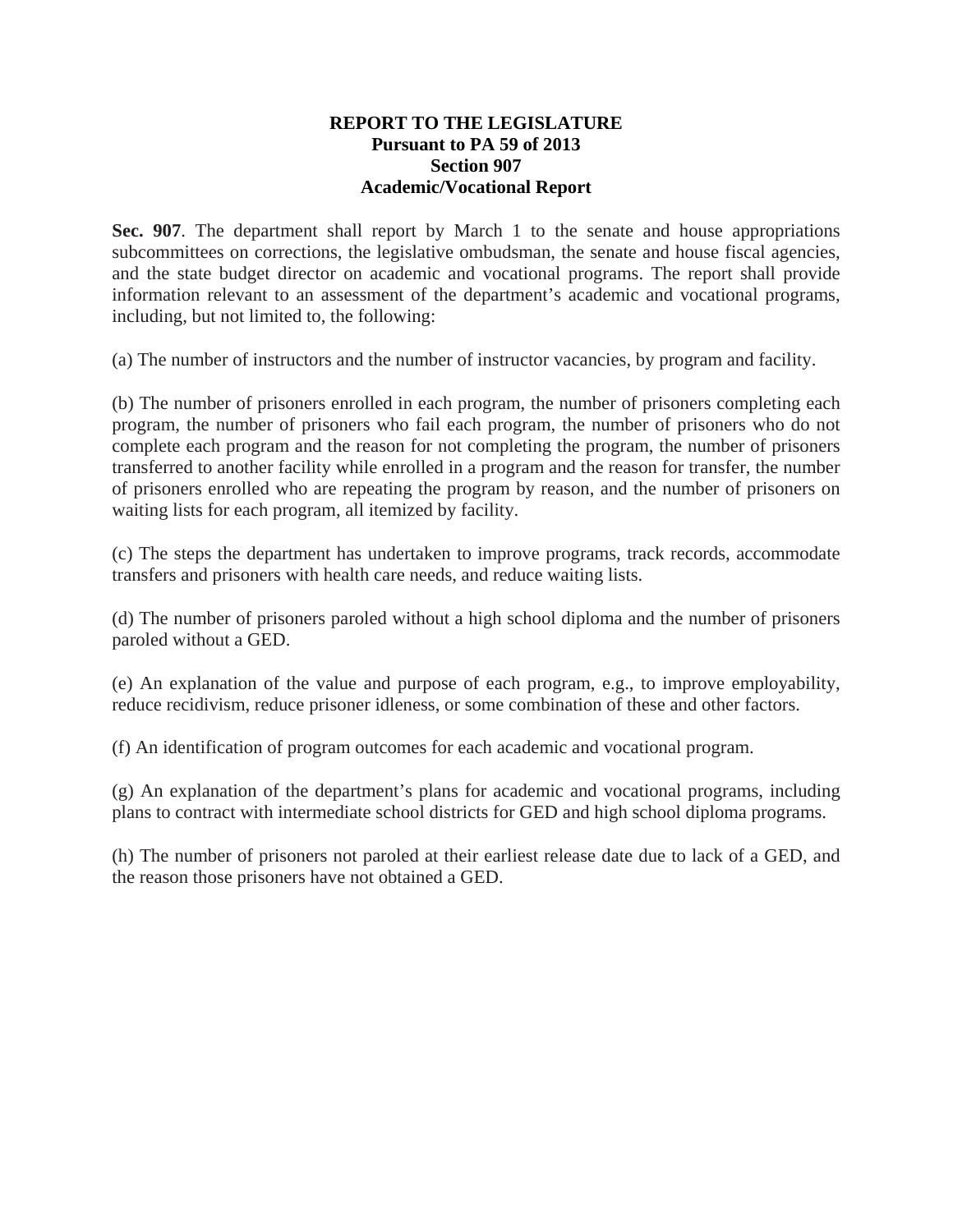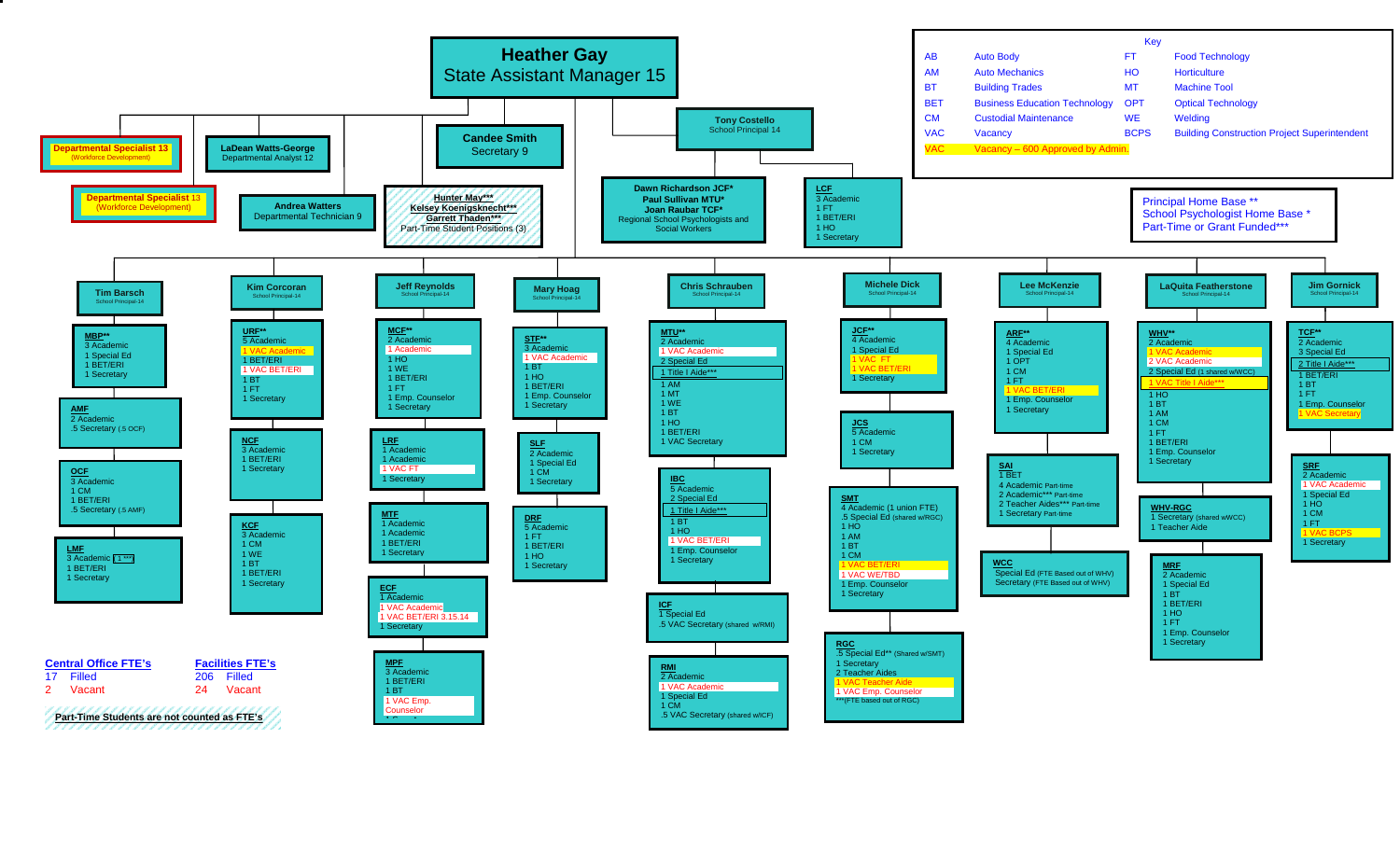#### *MICHIGAN DEPARTMENT OF CORRECTIONS907 (b)(d) FY 2013 ENROLLMENT, COMPLETIONS, WAITING LIST* **AVERAGE NUMBER ON WAITING LISTAVERAGE ENROLLMENTGTE CTE COMPLETIONS Number of PARIONERS**<br>PAROLED w/o GED<br>PAROLED w/o GED **PAROLED w/o GED** PRE-RELEASE<br>COMPLETIONS **COMPLETIONS COMPLETIONS GED SUBTEST GED SUBTEST PRE-RELEASE**  Academic **Academic (GED) GED PASSED**<br>COMPLETE **GED PASSED SCHOOL/FACILITYCOMPLETE PRISONERS AcademicPASSED** VOC (CTE) **Pre-Rel. VOC (CTE)** VOC (CTE) **VOC (CTE) SP. ED Pre-Rel.**  $(TED)$ **LMF Alger Correctional Facility** 225 38 0 0 0 133 0 0 0 11 0 0 **AMF Baraga Correctional Facility** 345 64 4 0 61 106 0 1 0 66 14 0 **IBC** Bellamy Creek Correctional Facility | 805 | 116 | 35 | 139 | 93 | 356 | 37 | 15 | 40 | 3 | 170 | 42 **LRF Brooks Correctional Facility** 0 15 15 35 0 59 0 0 31 178 0 434 **DRF Carson City Correctional Faciltiy** 264 94 6 181 0 200 0 0 90 181 0 134 **STF** Central Michigan Correctional Facility | 486 | 110 | 36 | 73 | 168 | 264 | 0 | 0 | 35 | 107 | 416 | 408 **URF Chippewa Correctional Facility** 329 63 2 274 20 273 0 12 84 164 47 133 **JCS** Cooper Street Correctional Facility 1006 222 64 49 0 253 0 0 31 73 16 172 **JCF Cotton Correctional Facility 505 1 10 10 18 155 1 318 129 14 28 127 120 168 RGC Egeler Reception and Guidance Center** 00000 0 00 0 0 0 0 **ARF Gus Harrison Correctional Facility** 519 90 95 109 313 188 7 53 57 295 296 150 **MTU Handlon Correctional Facility** 273 50 47 211 26 204 17 0 81 109 58 96 **WHV Huron Valley Women's Correctional Facili** 391 73 55 237 62 251 4 0 180 373 107 751 **ICF Ionia Correctional Facility** 1 33 16 0 0 0 3 78 5 0 0 0 56 0 0 0 0 **KCF Kinross Correctional Facility** 351 62 1 226 100 92 0 24 154 142 96 516 **LCF** Lakeland Correctional Facility 348 48 21 53 70 86 0 15 51 0 60 131 **MRF Macomb Correctional Facility** 77 27 34 229 0 161 18 0 176 247 0 176 **MBP Marquette Branch Prison** 396 66 5 29 170 139 5 48 39 31 271 307 **RMI Michigan Reformatory** 344 50 4 77 15 116 18 0 30 285 0 244 **MCF Muskegon Correctional Facility** 156 41 11 29 67 69 0 14 61 90 79 351 **NCF Newberry Correctional Facility** 307 54 3 0 211 180 0 65 0 32 60 103 **ECF** | Oaks Correctional Facility | 302 | 52 | 3 | 14 | 10 | 72 | 0 | 0 | 18 | 200 | 0 | 89 **OCF** | Oilbway Correctional Facility | 371 | 59 | 23 | 125 | 24 | 179 | 0 | 17 | 59 | 13 | 144 | 477 **SMT Parnall Correctional Facility** 280 97 94 112 143 192 13 14 122 88 31 135 **MPF Pugsley Correctional Facility** 305 56 147 81 53 156 0 0 54 56 4 59 **SRF** Saginaw Correctional Facility 229 46 47 95 8 161 27 0 118 223 111 112 **SLF** St. Louis Correctional Facility **528** 76 0 63 10 186 37 0 24 225 0 38 **TCF Thumb Correctional Facility** 112 115 67 142 11 342 74 0 59 221 0 120 **MTF** West Shoreline Correctional Facility 1 44 45 95 76 0 110 0 0 29 111 0 419 **TOTAL 9,331 1,915 1,024 2,677 1,793 4,924.0 291.0 292.0 1,651.0 3,677.0 2,100.0 5,765.0**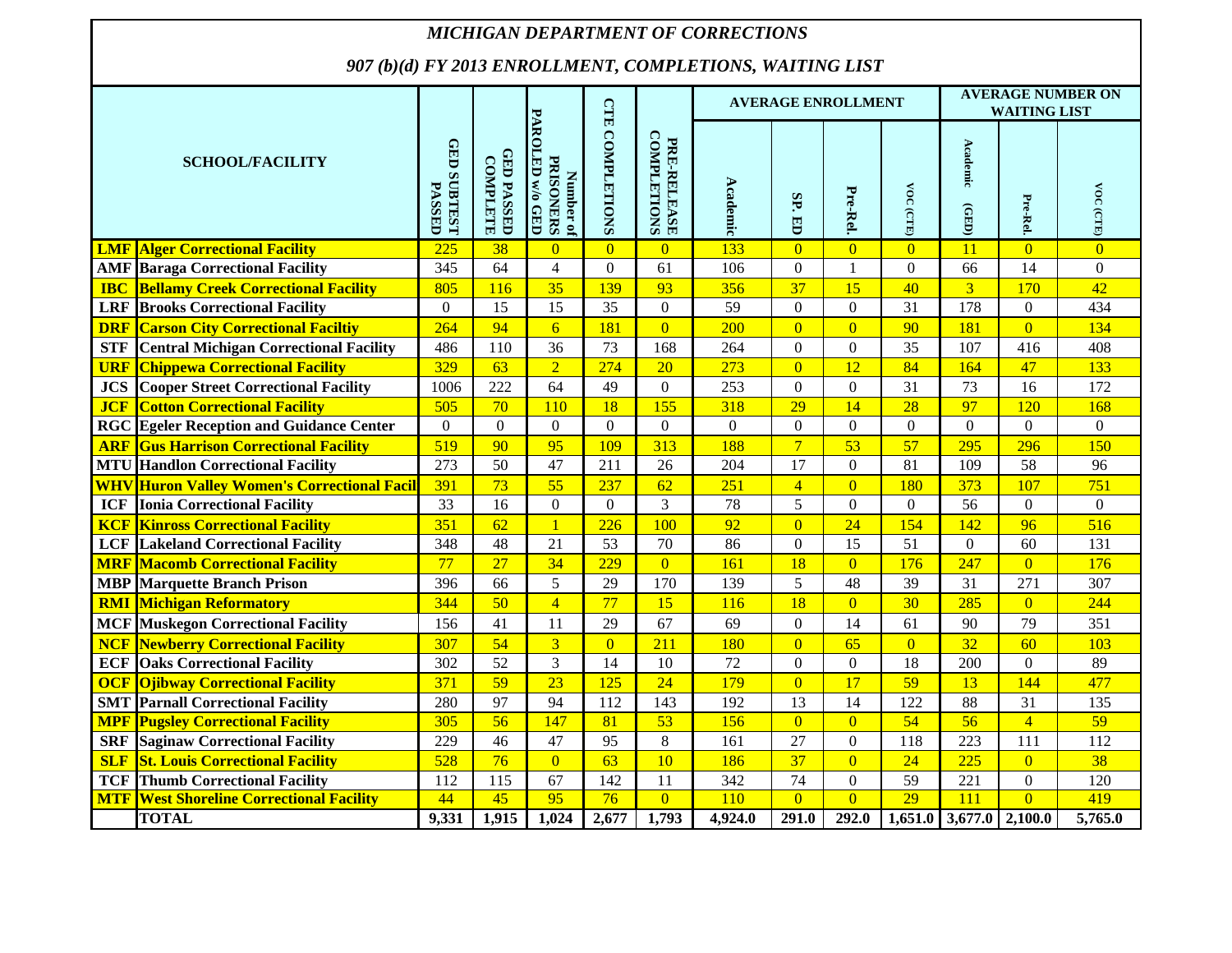#### **MICHIGAN DEPARTMENT OF CORRECTIONSSECTION 907(b) FY 2013 COMPLETIONS BY TRADE**

|            |                                                   |            |                                                   |                |                 |                |              |              |                  |                    |              |                |                     |            | <b>Food Tech and</b> |                |               |                  |             |            |                |                     |                 |                     |              |            |             |                     |
|------------|---------------------------------------------------|------------|---------------------------------------------------|----------------|-----------------|----------------|--------------|--------------|------------------|--------------------|--------------|----------------|---------------------|------------|----------------------|----------------|---------------|------------------|-------------|------------|----------------|---------------------|-----------------|---------------------|--------------|------------|-------------|---------------------|
|            |                                                   |            | Auto Mechanics Business Education Building Trades |                |                 |                |              |              | <b>Custodial</b> |                    | Hospitalilty |                |                     |            |                      |                |               |                  |             |            |                |                     |                 |                     |              |            |             |                     |
|            |                                                   |            |                                                   |                |                 |                |              |              |                  | <b>Maintenance</b> |              |                | <b>Management</b>   |            | <b>Horticulture</b>  |                |               | <b>Optical</b>   |             |            | Welding        |                     |                 | <b>Machine Tool</b> |              |            |             |                     |
|            |                                                   |            |                                                   |                |                 |                |              |              |                  |                    |              |                |                     |            |                      |                |               |                  |             |            |                |                     |                 |                     |              |            |             |                     |
|            | <b>FACILITY</b>                                   |            |                                                   |                |                 |                |              |              |                  |                    |              |                |                     |            |                      |                |               |                  |             |            |                |                     |                 |                     |              |            |             |                     |
|            |                                                   |            |                                                   | Date           |                 |                |              |              |                  | Date               |              |                |                     |            |                      |                |               |                  | Date        |            |                |                     |                 |                     |              |            |             |                     |
|            |                                                   |            |                                                   |                |                 |                |              |              |                  |                    |              |                |                     |            |                      |                |               |                  |             |            |                |                     |                 |                     |              |            |             |                     |
|            |                                                   | Enrollment | Completions                                       | Year to        | Enrollment      | Completions    | Year to Date | Enrollment   | Completions      | Year to            | Enrollment   | Completions    | <b>Year to Date</b> | Enrollment | Completions          | Year to Date   | Enrollment    | Completions      | Year to     | Enrollment | Completion     | <b>Year to Date</b> | Enrollment      | Completions         | Year to Date | Enrollment | Completions | <b>Year to Date</b> |
| IBC        | <b>Bellamy Creek Correctional Facility</b>        |            |                                                   |                |                 |                |              | $\mathbf{0}$ | 24               | 70                 | 15           | $\overline{2}$ | 31                  |            |                      |                | 25            | 4                | 38          |            |                |                     |                 |                     |              |            |             |                     |
| <b>LRF</b> | <b>Brooks Correctional Facility</b>               |            |                                                   |                |                 |                |              |              |                  |                    |              |                |                     | 31         | 6                    | 35             |               |                  |             |            |                |                     |                 |                     |              |            |             |                     |
| <b>DRF</b> | <b>Carson City Correctional Facility</b>          |            |                                                   |                | 54              | 5              | 87           |              |                  |                    |              |                |                     |            | 2                    | 31             | 29            |                  | 63          |            |                |                     |                 |                     |              |            |             |                     |
| <b>STF</b> | <b>Central Michigan Correctional Facility</b>     |            |                                                   |                | $\Omega$        | $\Omega$       | 47           | 11           |                  | 18                 |              |                |                     |            |                      |                | 24            | $\Omega$         |             |            |                |                     |                 |                     |              |            |             |                     |
| <b>URF</b> | <b>Chippewa Correctional Facility</b>             |            |                                                   |                | 41              | 12             | 214          | 21           | $\overline{4}$   | 60                 |              |                |                     | 20         | $\boldsymbol{0}$     | $\Omega$       |               |                  |             |            |                |                     |                 |                     |              |            |             |                     |
| <b>JCS</b> | <b>Cooper Street Correctional Facility</b>        |            |                                                   |                |                 |                |              |              |                  |                    | 31           | $\Omega$       | 49                  |            |                      |                |               |                  |             |            |                |                     |                 |                     |              |            |             |                     |
| JCF        | <b>Cotton Correctional Facility</b>               |            |                                                   |                | $\overline{0}$  | $\bf{0}$       | 11           |              |                  |                    |              |                |                     | 28         | $\overline{0}$       | $\overline{7}$ |               |                  |             |            |                |                     |                 |                     |              |            |             |                     |
| <b>ARF</b> | <b>Gus Harrison Correctional Facility</b>         |            |                                                   |                |                 |                |              |              |                  |                    | $\mathbf Q$  | 13             | 67                  | 26         | $\boldsymbol{0}$     | 13             |               |                  |             | 22         |                | 29                  |                 |                     |              |            |             |                     |
| <b>MTU</b> | <b>Handlon Correctional Facility</b>              | $\Omega$   | $\mathbf{0}$                                      | $\overline{0}$ | 37              | 9              | 109          | 2            | $\mathbf{0}$     | 13                 |              |                |                     |            |                      |                | 22            | $\mathbf{0}$     | 8           |            |                |                     | 15 <sup>1</sup> | 5                   | 39           | 13         | 3           | 42                  |
| WHV        | <b>Huron Valley Women's Correctional Facility</b> | 32         | 8                                                 | 70             | $\overline{27}$ | $\overline{0}$ |              | 38           |                  | 26                 | 29           | 6              | 81                  | 32         | 8                    | 22             | 25            | $\mathbf{0}$     | 37          |            |                |                     |                 |                     |              |            |             |                     |
| KCF        | <b>Kinross Correctional Facility</b>              |            |                                                   |                | 47              | 10             | 74           | 26           | 2                | 70                 | 35           | $\overline{2}$ | 41                  |            |                      |                |               |                  |             |            |                |                     | 24              | 6                   | 41           |            |             |                     |
| <b>LCF</b> | <b>Lakeland Correctional Facility</b>             |            |                                                   |                | 17              | 6              | 44           |              |                  |                    |              |                |                     | 34         | $\overline{0}$       | $\mathbf{Q}$   | $\theta$      | $\mathbf{0}$     | $\Omega$    |            |                |                     |                 |                     |              |            |             |                     |
| <b>MRF</b> | <b>Macomb Correctional Facility</b>               |            |                                                   |                | $\Omega$        |                | 82           | 10           |                  | 14                 |              |                |                     | 35         | $\boldsymbol{0}$     | 66             | 38            | 10 <sup>1</sup>  | 67          |            |                |                     |                 |                     |              |            |             |                     |
| <b>MBP</b> | <b>Marquette Branch Prison</b>                    |            |                                                   |                | 39              | 3              | 29           |              |                  |                    |              |                |                     |            |                      |                |               |                  |             |            |                |                     |                 |                     |              |            |             |                     |
| <b>RMI</b> | <b>Michigan Reformatory</b>                       |            |                                                   |                |                 |                |              |              |                  |                    | 30           | 3              | 77                  |            |                      |                |               |                  |             |            |                |                     |                 |                     |              |            |             |                     |
| MCF        | <b>Muskegon Correctional Facility</b>             |            |                                                   |                | $\Omega$        | $\mathbf{0}$   | $\Omega$     | $\Omega$     | $\overline{0}$   | $\Omega$           | $\Omega$     | $\Omega$       | $\Omega$            |            |                      |                | 33            | 14               | 17          | 28         | 6              | 12                  |                 |                     |              |            |             |                     |
| ECF        | <b>Oaks Correctional Facility</b>                 |            |                                                   |                | 18              | 16             | 16           |              |                  |                    |              |                |                     |            |                      |                |               |                  |             |            |                |                     |                 |                     |              |            |             |                     |
| <b>OCF</b> | <b>Ojibway Correctional Facility</b>              |            |                                                   |                | 30              | 6              | 36           |              |                  |                    | 28           | $\Omega$       | 89                  |            |                      |                |               |                  |             |            |                |                     |                 |                     |              |            |             |                     |
| <b>SMT</b> | <b>Parnall Correctional Facility</b>              | 38         | $\overline{4}$                                    | 27             |                 |                |              | 35           | 2                | 30                 | 42           | $\overline{4}$ | 38                  |            |                      |                | $\tau$        |                  | $0 \mid 14$ |            |                |                     |                 |                     |              |            |             |                     |
| <b>MPF</b> | <b>Pugsley Correctional Facility</b>              |            |                                                   |                | 20              | $\overline{4}$ | 47           | 34           | $\overline{4}$   | 35                 |              |                |                     |            |                      |                |               |                  |             |            |                |                     |                 |                     |              |            |             |                     |
| <b>SRF</b> | <b>Saginaw Correctional Facility</b>              |            |                                                   |                |                 |                |              |              |                  |                    | 41           | 11             | 76                  | 42         | $\boldsymbol{0}$     | 18             | 20            | $\overline{c}$   | 3           |            |                |                     |                 |                     |              |            |             |                     |
| <b>SLF</b> | <b>St. Louis Correctional Facility</b>            |            |                                                   |                |                 |                |              |              |                  |                    | 24           | 3              | 63                  |            |                      |                |               |                  |             |            |                |                     |                 |                     |              |            |             |                     |
| TCF        | <b>Thumb Correctional Facility</b>                |            |                                                   |                | $\Omega$        | 11             | 21           | 35           | $\boldsymbol{0}$ | 75                 | $\Omega$     | $\theta$       | 17                  | 24         | $\mathbf{0}$         | 28             | $\theta$      | $\boldsymbol{0}$ | $\theta$    |            |                |                     |                 |                     |              |            |             |                     |
| <b>MTF</b> | <b>West Shoreline Correctional Facility</b>       |            |                                                   |                | 29              | $\tau$         | 75           |              |                  |                    |              |                |                     |            |                      |                |               |                  |             |            |                |                     |                 |                     |              |            |             |                     |
|            |                                                   | 70         | 12                                                | 97             | 359             | 90             | 893          | 212          |                  | $39$ 411           | 284          | 44             | 629                 | 279        | 16                   | 229            | 223 31 255 50 |                  |             |            | $\overline{7}$ | 41                  | $39$ 11 80      |                     |              | 13         | 3           | 42                  |
|            | $\overline{a}$<br>$\mathbf{r}$<br>$\sim$ $\sim$   |            |                                                   |                |                 |                |              |              |                  |                    |              |                |                     |            |                      |                |               |                  |             |            |                |                     |                 |                     |              |            |             |                     |

Programs Not Offered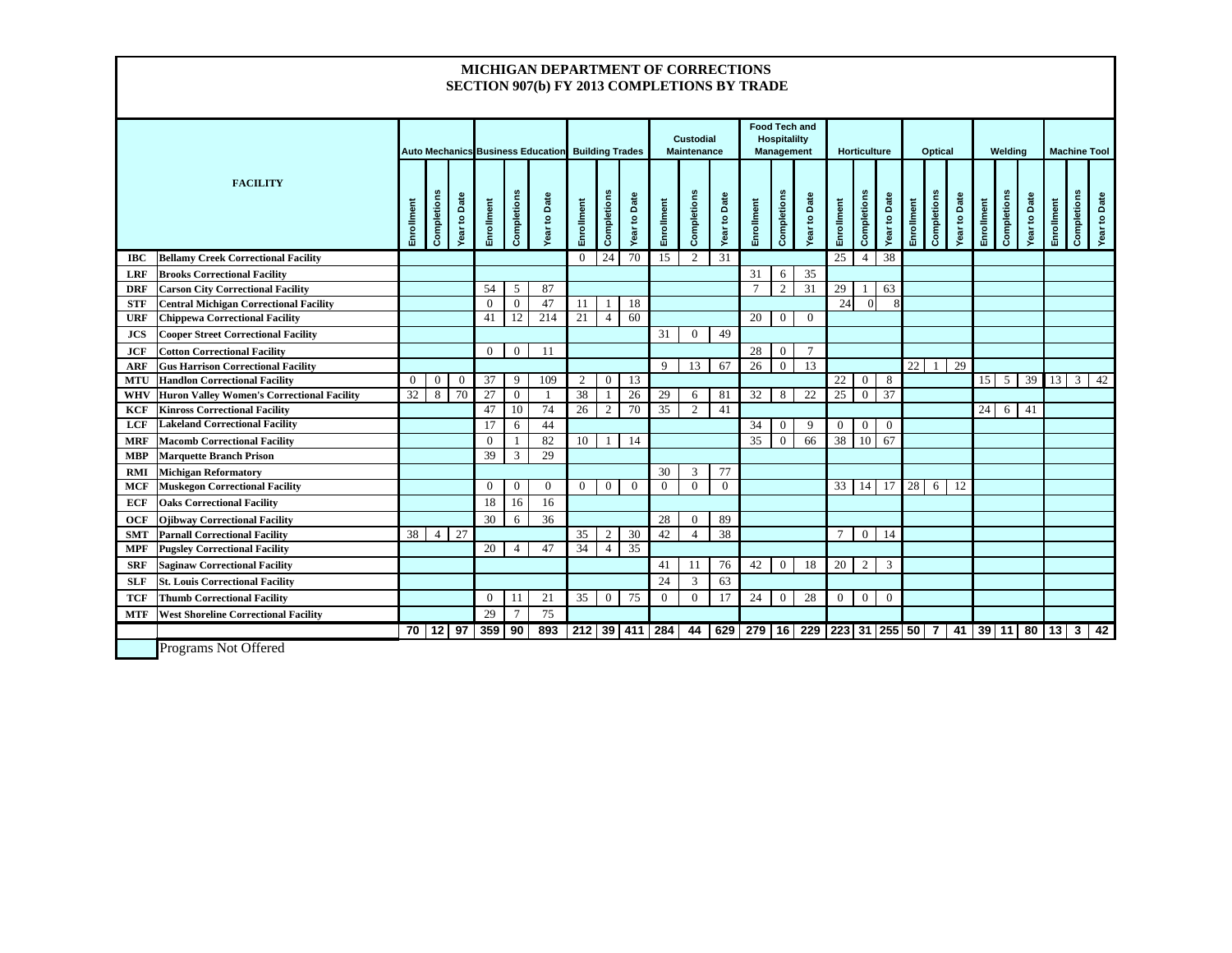|                                                             | MICHIGAN DEPARTMENT OF CORRECTIONS<br>SECTION 907 $(b)(H)$ |                                                                                |                 |                 |                |       |                                     |                         |                |                                                            |                      |                |                                      |        |
|-------------------------------------------------------------|------------------------------------------------------------|--------------------------------------------------------------------------------|-----------------|-----------------|----------------|-------|-------------------------------------|-------------------------|----------------|------------------------------------------------------------|----------------------|----------------|--------------------------------------|--------|
| <b>ACADEMIC AND VOCATIONAL PROGRAMS</b>                     |                                                            |                                                                                |                 |                 |                |       |                                     |                         |                |                                                            |                      |                |                                      |        |
| <b>NON-COMPLETIONS REPORT</b>                               |                                                            |                                                                                |                 |                 |                |       |                                     |                         |                |                                                            |                      |                |                                      |        |
|                                                             |                                                            |                                                                                | <b>Academic</b> |                 |                |       |                                     | <b>Vocational (CTE)</b> |                | <b>GED/Parole Information</b>                              |                      |                |                                      |        |
|                                                             |                                                            |                                                                                |                 |                 |                |       |                                     |                         |                |                                                            |                      |                |                                      |        |
|                                                             | <b>Number of</b>                                           | <b>Number of Prisoners</b><br><b>Not Completing Due To</b><br><b>Number of</b> |                 |                 |                |       |                                     |                         |                | <b>Number of Prisoners</b><br><b>Not Completing Due To</b> | <b>Prisoners Not</b> |                |                                      |        |
| <b>Facility</b>                                             | <b>Prisoners</b>                                           |                                                                                |                 |                 |                |       | <b>Prisoners</b>                    |                         |                |                                                            |                      |                | <b>Paroled at</b><br><b>Earliest</b> |        |
|                                                             | <b>Not</b>                                                 |                                                                                |                 |                 | Decease        |       | <b>Not</b><br>Completing<br>Program |                         |                |                                                            |                      |                | <b>Release Date</b>                  | Reason |
|                                                             | Completing<br>Program                                      |                                                                                |                 |                 |                |       |                                     |                         |                |                                                            |                      |                | Due to Lack of                       |        |
|                                                             |                                                            | Transfel                                                                       | Parol           | <b>Discharg</b> |                | Othel |                                     | Transfel                | Parole         | <b>Discharge</b>                                           | Decease              | Othe           | <b>GED</b>                           |        |
| <b>LMF</b> Alger Correctional Facility                      | 232                                                        | 106                                                                            | $\theta$        | $\Omega$        | $\overline{0}$ | 126   | $\bf{0}$                            | $\Omega$                | $\theta$       | $\theta$                                                   | $\Omega$             | $\theta$       | $\Omega$                             |        |
| <b>AMF Baraga Correctional Facility</b>                     | <b>160</b>                                                 | 69                                                                             | $\overline{0}$  | $\overline{0}$  | $\overline{0}$ | 91    | $\overline{\mathbf{0}}$             | $\overline{0}$          | $\overline{0}$ | $\overline{0}$                                             | $\overline{0}$       | $\overline{0}$ | $\overline{0}$                       |        |
| <b>Bellamy Creek Correctional Facility</b><br>IBC           | 313                                                        | 174                                                                            | 36              | $\overline{2}$  | $\overline{0}$ | 101   | $\bf{0}$                            | $\mathbf{0}$            | $\mathbf{0}$   | $\mathbf{0}$                                               | $\overline{0}$       | $\mathbf{0}$   | $\mathbf{0}$                         |        |
| <b>Brooks Correctional Facility</b><br><b>LRF</b>           | 155                                                        | 52                                                                             | 12              | $\overline{2}$  | $\overline{0}$ | 89    | 35                                  | 14                      | $\overline{2}$ | $\overline{0}$                                             | $\overline{0}$       | 19             | $\overline{0}$                       |        |
| <b>DRF</b> Carson City Correctional Facility                | 197                                                        | 108                                                                            | 15              | $\Omega$        | $\overline{0}$ | 74    | 125                                 | 62                      | $\tau$         | $\mathbf{2}$                                               | $\Omega$             | 54             | $\Omega$                             |        |
| <b>STF</b><br><b>Central Michigan Correctional Facility</b> | 251                                                        | 166                                                                            | $\overline{39}$ | $\overline{0}$  | $\overline{0}$ | 46    | 67                                  | 29                      | $\overline{2}$ | $\overline{0}$                                             | $\overline{0}$       | 36             | $\overline{0}$                       |        |
| <b>URF</b><br><b>Chippewa Correctional Facility</b>         | 852                                                        | 168                                                                            | $\overline{2}$  | $\Omega$        | $\overline{0}$ | 682   | 269                                 | 32                      | $\theta$       | $\theta$                                                   | $\theta$             | 237            | $\Omega$                             |        |
| <b>Cooper Street Correctional Facility</b><br><b>JCS</b>    | 278                                                        | 159                                                                            | 64              | $\mathbf{1}$    | $\overline{0}$ | 54    | 51                                  | 11                      | $\overline{2}$ | $\overline{0}$                                             | $\overline{0}$       | 38             | $\overline{0}$                       |        |
| <b>Cotton Correctional Facility</b><br>JCF                  | 646                                                        | 255                                                                            | 79              | $\Omega$        | $\Omega$       | 312   | 56                                  | 16                      | 8              | $\theta$                                                   | $\theta$             | 32             | $\mathbf{0}$                         |        |
| <b>Gus Harrison Correctional Facility</b><br><b>ARF</b>     | 344                                                        | 170                                                                            | 99              | $\mathbf{1}$    | $\overline{0}$ | 74    | 43                                  | 16                      | $\overline{4}$ | $\overline{0}$                                             | $\overline{0}$       | 23             | $\overline{0}$                       |        |
| <b>MTU</b> Handlon Correctional Facility                    | 387                                                        | 262                                                                            | 47              | $\Omega$        | $\overline{0}$ | 78    | 142                                 | 82                      | 2              | $\theta$                                                   | $\theta$             | 58             | $\overline{0}$                       |        |
| <b>WHV Huron Valley Women's Correctional Facility</b>       | 430                                                        | 28                                                                             | 145             | $\overline{8}$  | $\overline{0}$ | 249   | 166                                 | 5 <sup>1</sup>          | 15             | $\overline{0}$                                             | $\overline{0}$       | 146            | $\overline{0}$                       |        |
| <b>Ionia Correctional Facility</b><br><b>ICF</b>            | 312                                                        | 56                                                                             | $\mathbf{0}$    | 14              | $\overline{0}$ | 242   | $\boldsymbol{9}$                    | $\mathbf{0}$            | $\mathbf{0}$   | $\mathbf{0}$                                               | $\Omega$             | 9              | $\overline{0}$                       |        |
| <b>Kinross Correctinal Facility</b><br><b>KCF</b>           | 235                                                        | 96                                                                             | $\overline{0}$  |                 | $\overline{0}$ | 138   | 220                                 | 100                     | $\overline{0}$ | $\overline{0}$                                             | $\overline{0}$       | 120            | $\overline{0}$                       |        |
| <b>LCF</b><br><b>Lakeland Correctional Facility</b>         | 174                                                        | 122                                                                            | $10\,$          |                 | $\Omega$       | 41    | 55                                  | 34                      | $\mathbf{1}$   | $\Omega$                                                   | $\Omega$             | 20             | $\Omega$                             |        |
| <b>MRF</b> Macomb Correctional Facililty                    | 246                                                        | 115                                                                            | $\overline{4}$  | $\overline{0}$  | $\overline{0}$ | 127   | 136                                 | 44                      | $\overline{4}$ | $\overline{0}$                                             | $\overline{3}$       | 85             | $\overline{0}$                       |        |
| <b>MBP</b> Marquette Branch Prison                          | 162                                                        | 76                                                                             | 1               | $\overline{0}$  | $\overline{0}$ | 85    | 84                                  | 37                      | $\theta$       | $\overline{0}$                                             | $\theta$             | 47             | $\overline{0}$                       |        |
| <b>RMI Michigan Reformatory</b>                             | <b>198</b>                                                 | 165                                                                            | $\overline{0}$  | $\overline{0}$  | $\overline{0}$ | 33    | 13                                  | 11                      | $\overline{0}$ | $\overline{0}$                                             | $\overline{0}$       | $\overline{2}$ | $\overline{0}$                       |        |
| <b>MCF</b> Muskegon Correctional Facility                   | 154                                                        | 62                                                                             | $\overline{2}$  | $\Omega$        | $\overline{0}$ | 90    | 84                                  | 13                      | $\theta$       | $\theta$                                                   | $\theta$             | 71             | $\overline{0}$                       |        |
| <b>Newberry Correctional Facility</b><br><b>NCF</b>         | 163                                                        | 151                                                                            | $\overline{2}$  | $\overline{0}$  | $\overline{0}$ | 10    | $\overline{\mathbf{0}}$             | $\overline{0}$          | $\overline{0}$ | $\overline{0}$                                             | $\overline{0}$       | $\overline{0}$ | $\overline{0}$                       |        |
| <b>Oaks Correctional Facility</b><br><b>ECF</b>             | 247                                                        | 56                                                                             | 3               | $\mathbf{0}$    | $\mathbf{0}$   | 188   | $\overline{\mathbf{4}}$             | $\mathfrak{Z}$          | $\mathbf{0}$   | $\mathbf{0}$                                               | $\overline{0}$       | $\mathbf{1}$   | $\mathbf{0}$                         |        |
| <b>Ojibway Correctional Facility</b><br>$\overline{OCF}$    | 218                                                        | 146                                                                            | $\overline{0}$  | $\overline{0}$  | $\overline{0}$ | 72    | 62                                  | 36                      | $\overline{0}$ | $\overline{0}$                                             | $\overline{0}$       | 26             | $\overline{0}$                       |        |
| <b>SMT</b> Parnall Correctional Facility                    | 228                                                        | 125                                                                            | 66              | $\mathbf{0}$    | $\overline{0}$ | 37    | 97                                  | 34                      | 11             | $\overline{0}$                                             | $\overline{0}$       | 52             | $\overline{0}$                       |        |
| <b>MPF</b> Pugsley Correctional Facility                    | 284                                                        | 119                                                                            | 13              | $\overline{0}$  | $\overline{0}$ | 152   | 89                                  | 38                      | 5 <sup>5</sup> | $\overline{0}$                                             | $\overline{0}$       | 46             | $\overline{0}$                       |        |
| <b>Saginaw Correctional Facility</b><br><b>SRF</b>          | 403                                                        | 118                                                                            | 17              | 2               | $\Omega$       | 266   | 180                                 | 79                      | 2              | $\mathbf{1}$                                               | $\theta$             | 98             | $\Omega$                             |        |
| <b>SLF</b><br><b>St. Louis Correctional Facility</b>        | 240                                                        | 89                                                                             | $\overline{0}$  | $\overline{0}$  | $\overline{0}$ | 151   | 33                                  | 20                      | $\overline{0}$ | $\overline{0}$                                             | $\overline{0}$       | 13             | $\overline{0}$                       |        |
| <b>Thumb Correctional Facility</b><br><b>TCF</b>            | 286                                                        | 88                                                                             | 27              | 94              | $\theta$       | 77    | 85                                  | 29                      | 5              | 6                                                          | $\theta$             | 45             | $\Omega$                             |        |
| <b>MTF West Shoreline Correctional Facility</b>             | <b>188</b>                                                 | 63                                                                             | 70              | $\overline{3}$  | $\overline{0}$ | 52    | 94                                  | $\overline{36}$         | 10             | $\mathbf{1}$                                               | $\overline{0}$       | 47             | $\overline{0}$                       |        |
| <b>TOTAL</b>                                                | 7,983                                                      | 3,364                                                                          | 753             | 129             | $\bf{0}$       | 3,737 | 2,199                               | 781                     | 80             | 10                                                         | $\mathbf{3}$         | 1,325          |                                      |        |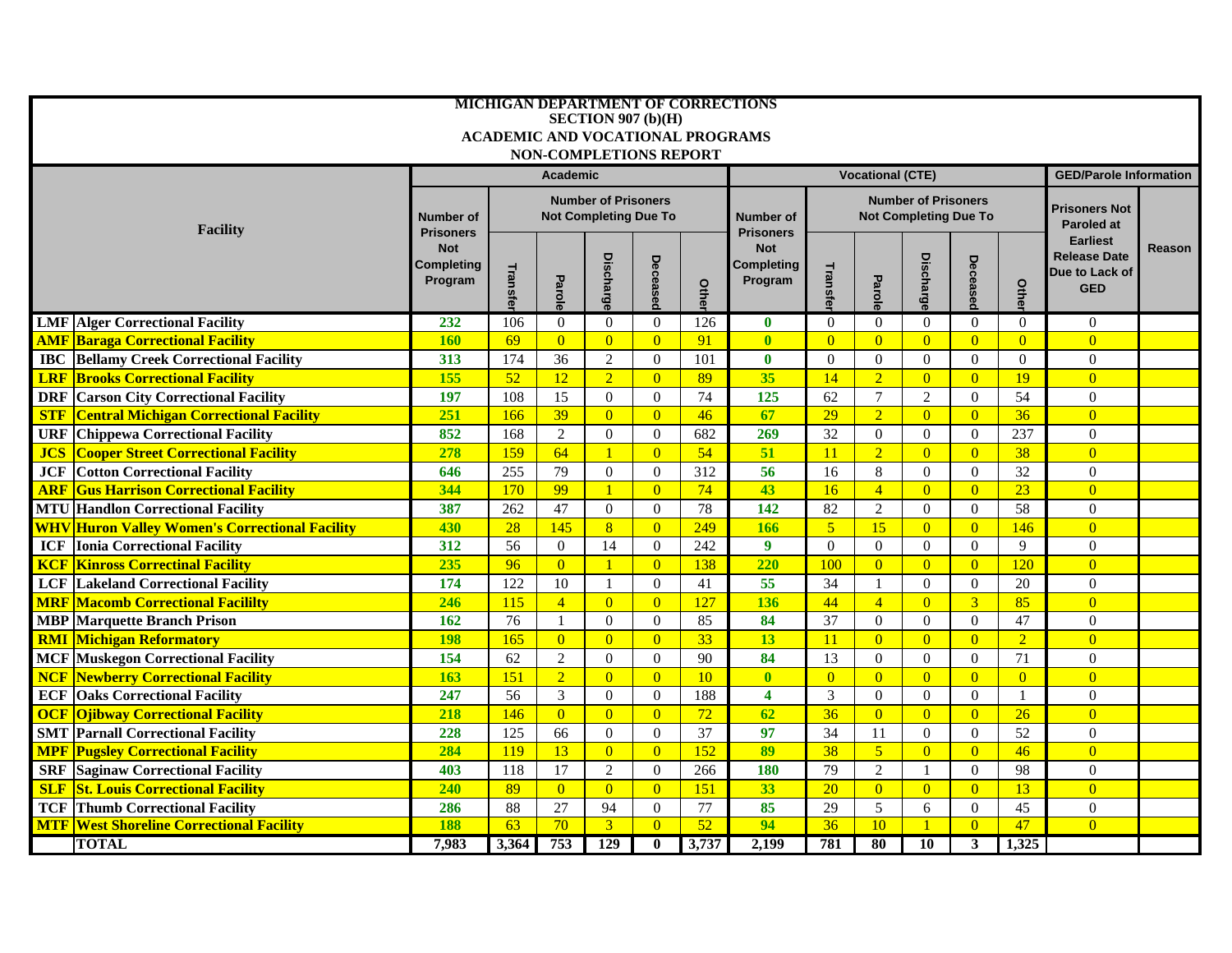# **2013-14 Program Improvement Plan to Overcome Challenges and Increase GED Success**

## **ADMINISTRATION**

**907 c**

|             | <b>Program Oversight</b>                                                                                                                                                                                              |               |  |  |  |  |  |  |  |
|-------------|-----------------------------------------------------------------------------------------------------------------------------------------------------------------------------------------------------------------------|---------------|--|--|--|--|--|--|--|
| Year        | <b>Improvement Plan</b>                                                                                                                                                                                               | <b>Status</b> |  |  |  |  |  |  |  |
| 2011-12     | Continue to work with MDOE to meet standards and identify students to<br>maximize funding. Aides will be allocated to schools with the highest Title I<br>populations.                                                | Ongoing       |  |  |  |  |  |  |  |
| 2012-13     | Continue to maintain the improved monitoring to increase enrollment data to<br>improve revenue.                                                                                                                       | Ongoing       |  |  |  |  |  |  |  |
| 2013-14     | Title I data collection will continue to be monitored to ensure students are Ongoing<br>accounted for.                                                                                                                |               |  |  |  |  |  |  |  |
| $2011 - 12$ | Finished 2011-12 audit cycle and will reevaluate the process and factors for                                                                                                                                          | Ongoing       |  |  |  |  |  |  |  |
| 2012-13     | the 2012-13 cycle starting in November.<br>Three year audit cycle was completed and a new quality improvement<br>monitoring plan is being developed.                                                                  | Ongoing       |  |  |  |  |  |  |  |
| 2013-14     | Quality Improvement Monitoring Plan has been implemented and audit<br>cycle is in progress.                                                                                                                           | Ongoing       |  |  |  |  |  |  |  |
| 2011-12     | Looking at restructuring curriculum committees to find better alignment with<br>outside agencies, capture new trends, and to maximize efficiency.                                                                     | Ongoing       |  |  |  |  |  |  |  |
| 2012-13     | Education has undergone a restructure in which roles of the committees are<br>being redefined.                                                                                                                        | Ongoing       |  |  |  |  |  |  |  |
| 2013-14     | Committee roles have been defined and now include Data and School<br><b>Psychologists Committees.</b>                                                                                                                 | Ongoing       |  |  |  |  |  |  |  |
|             | 2011-12 Will attempt to use more computer based content in order to better prepare<br>students for upcoming change to GED Testing in 2013. MDIT will control if<br>this goal is possible.                             | Ongoing       |  |  |  |  |  |  |  |
| 2012-13     | Steps are being taken to implement Computer Based GED Testing. Which is<br>scheduled to be implemented January 1, 2014.                                                                                               | Ongoing       |  |  |  |  |  |  |  |
| 2013-14     | Computer Based GED Testing is being tested statewide for rollout<br>infrastructure and terminals delivery is complete.                                                                                                | Ongoing       |  |  |  |  |  |  |  |
|             | 2011-12 TAG Team continues to meet and collaborate on projects.                                                                                                                                                       | Ongoing       |  |  |  |  |  |  |  |
| 2012-13     | This committee has been repurposed to focus on employment readiness to<br>increase work ready employment opportunities for prisoners.                                                                                 | Ongoing       |  |  |  |  |  |  |  |
| 2013-14     | Implemented Employment Readiness Curriculua in CFA on January 13<br>for prisoners paroling. Committee comprised of Education, MSI, and<br>Reentry. Committee will continue to meet regularly.                         | Ongoing       |  |  |  |  |  |  |  |
| 2011-12     | Continued representation on the Workforce Development Agency (WDA,<br>formerly DELEG) task forces and attending free MAEPD professional<br>development training to remain current on curriculum and teaching methods. | Ongoing       |  |  |  |  |  |  |  |
| 2012-13     | Prisoner Education continues to collaborate with Workforce Development and Ongoing<br>participate on state task forces.                                                                                               |               |  |  |  |  |  |  |  |
| 2013-14     | <b>Prisoner Education continues to partner with Workforce Development</b><br>Agency, Michigan Adult Education Professional Development, and<br>Michigan Association of Community and Adult Education.                 | Ongoing       |  |  |  |  |  |  |  |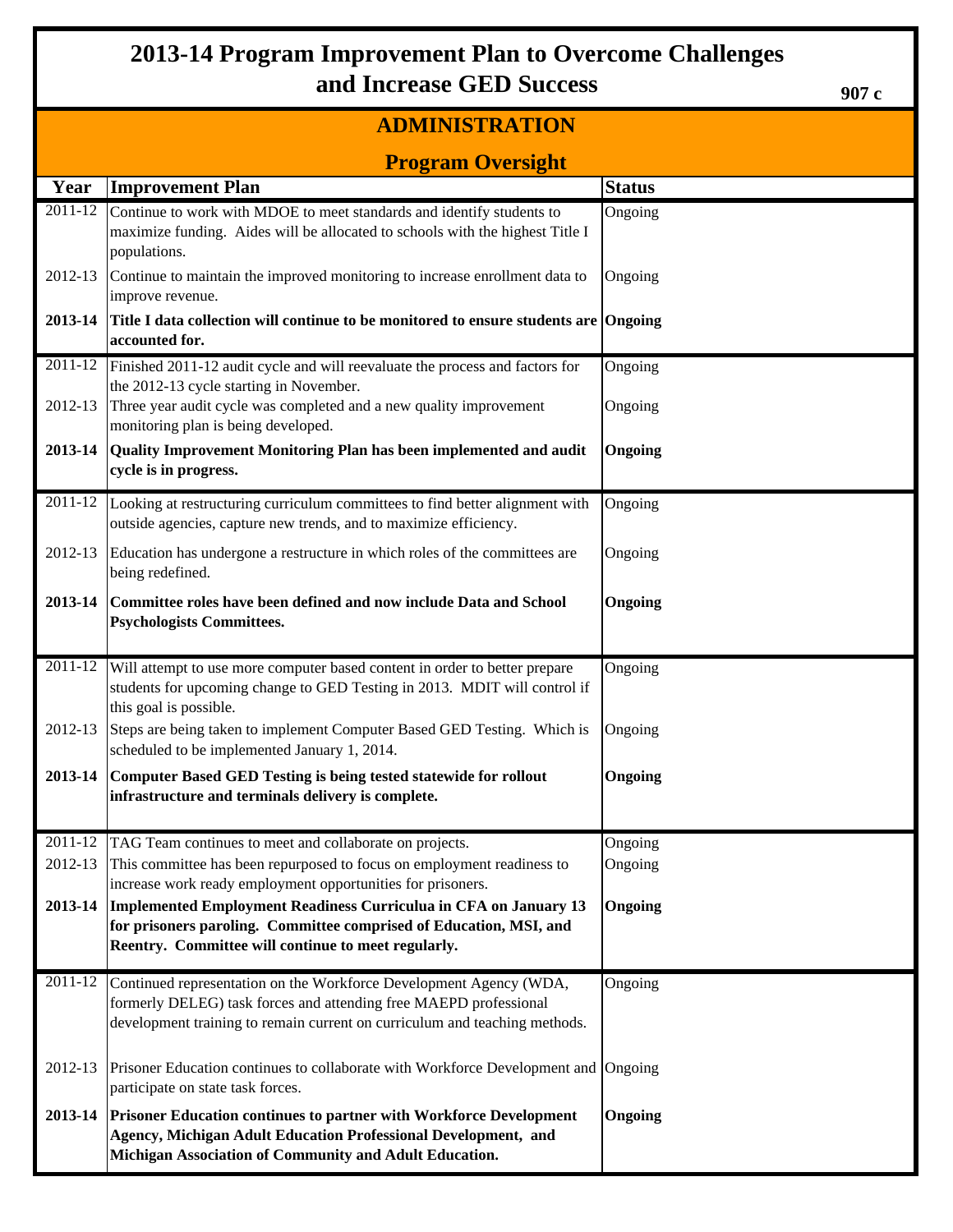|                                      | <b>ADMINISTRATION - Continued</b>                                                                                                                                                          |                   |  |  |  |  |  |  |  |
|--------------------------------------|--------------------------------------------------------------------------------------------------------------------------------------------------------------------------------------------|-------------------|--|--|--|--|--|--|--|
|                                      | <b>Program Oversight</b>                                                                                                                                                                   |                   |  |  |  |  |  |  |  |
| Year                                 | <b>Improvement Plan</b>                                                                                                                                                                    | <b>Status</b>     |  |  |  |  |  |  |  |
| $\overline{20}11-12$                 | Set new goals regarding academic and vocational completions at 30% of<br>enrollment. Check progress through the school audit process and monthly<br>reports.                               | Ongoing           |  |  |  |  |  |  |  |
| 2012-13                              | Scorecards have been developed at each facility school based on program<br>completion standards set by education staff. Completions are monitored on a<br>monthly basis.                   | Ongoing           |  |  |  |  |  |  |  |
| 2013-14                              | Scorecards/Metrics are being used at each facility to monitor progress<br>towards goals.                                                                                                   | Ongoing           |  |  |  |  |  |  |  |
| 2013-14                              | To increase efficiencies for GED obtainment, "fast track" prisoners are<br>identified at reception centers to prioritize their enrollment and<br>completion of the GED.                    | Ongoing           |  |  |  |  |  |  |  |
|                                      | 2011-12 Policies will be updated and resubmitted once reorganization plan takes place. Still awaiting approval.                                                                            |                   |  |  |  |  |  |  |  |
| 2012-13                              | Policies were updated in January and will be submitted to the new<br>administration for approval.                                                                                          | Ongoing           |  |  |  |  |  |  |  |
| 2013-14                              | Policies have been approved by administration and are awaiting release.                                                                                                                    | Completed         |  |  |  |  |  |  |  |
| 2011-12                              | Grant funded training/professional development is taking place again with the<br>support of the new Deputy Director. Doing most of the training through<br>MAEPD.                          | Ongoing           |  |  |  |  |  |  |  |
| 2012-13                              | The new administration has encouraged and supported professional<br>development and plans for training are being developed.                                                                | Completed/Ongoing |  |  |  |  |  |  |  |
| 2013-14                              | The annual training calendar has been supported and approved.                                                                                                                              | Completed         |  |  |  |  |  |  |  |
| 2012-13                              | Continue to develop collaborations with local community colleges.                                                                                                                          | Ongoing           |  |  |  |  |  |  |  |
| 2013-14                              | Several Memo's of Understanding have been approved with local colleges<br>who are instructing college courses to eligible prisoners.                                                       | Ongoing           |  |  |  |  |  |  |  |
| <b>DATA COLLECTION AND REPORTING</b> |                                                                                                                                                                                            |                   |  |  |  |  |  |  |  |
|                                      | <b>Efficiency of Enrollment and Data Collection</b>                                                                                                                                        |                   |  |  |  |  |  |  |  |
| Year                                 | <b>Improvement Plan</b>                                                                                                                                                                    | <b>Status</b>     |  |  |  |  |  |  |  |
| 2011-12                              | Process of evaluating and updating OETS continues.                                                                                                                                         | Ongoing           |  |  |  |  |  |  |  |
| 2012-13                              | OETS is being reviewed and updated to meet state mandates.                                                                                                                                 | Ongoing           |  |  |  |  |  |  |  |
| 2013-14                              | The Data Committee was created this year to continuously monitor our<br>data systems.                                                                                                      | Ongoing           |  |  |  |  |  |  |  |
| 2013-14                              | To accommodate transfers, several facility administration hold students<br>whom are close to completing a program.                                                                         | Ongoing           |  |  |  |  |  |  |  |
| 2012-13                              | The administration has approved two school secretary trainings annually.<br>Professional development will continuously be planned and implemented to<br>improve data entry and collection. | Ongoing           |  |  |  |  |  |  |  |
| 2013-14                              | The biannual secretaries training continues to meet to improve data<br>entry/collection.                                                                                                   | Ongoing           |  |  |  |  |  |  |  |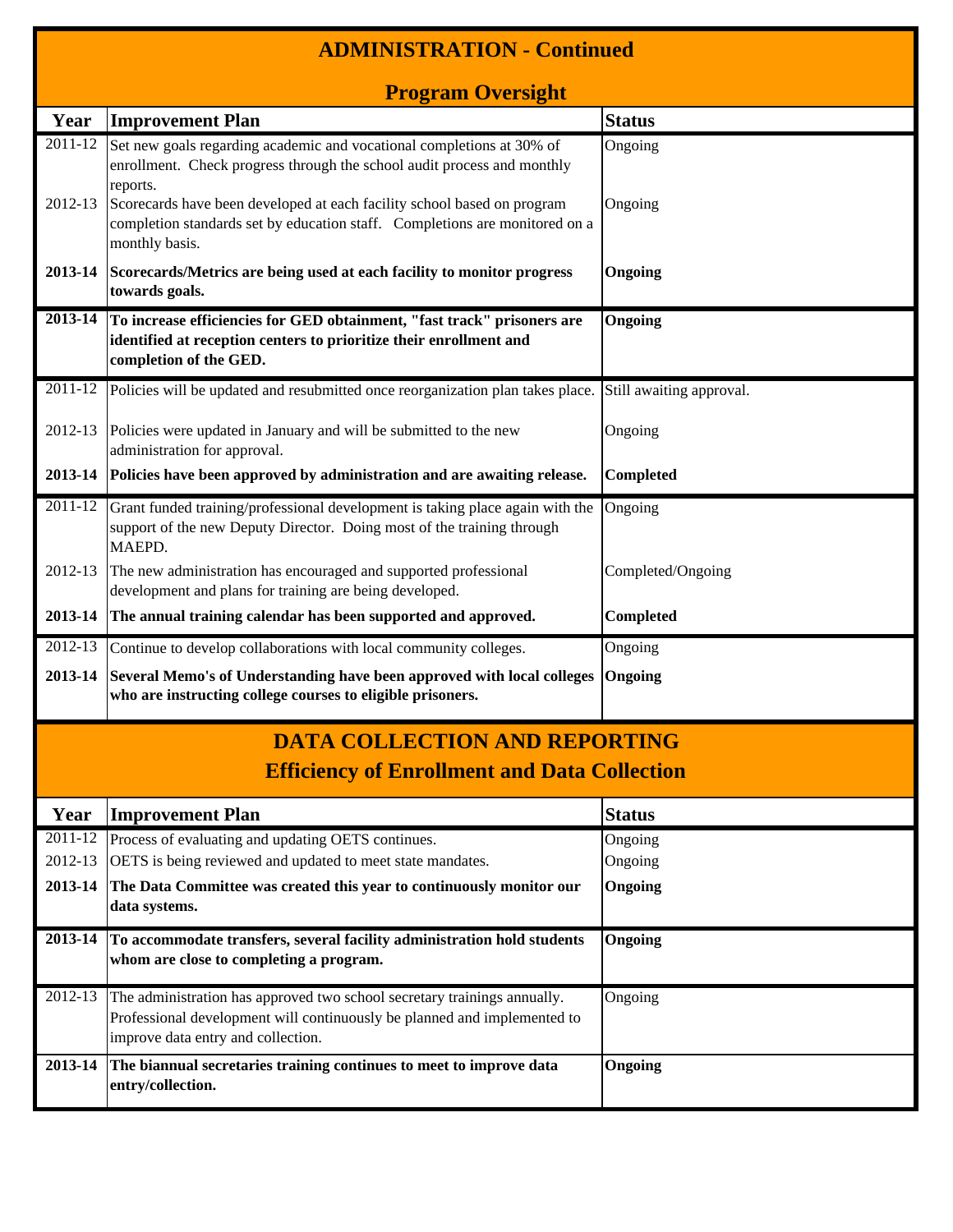| <b>DATA COLLECTION AND REPORTING - Continued</b>    |  |
|-----------------------------------------------------|--|
| <b>Efficiency of Enrollment and Data Collection</b> |  |

|         | <b>Efficiency of Enrollment and Data Collection</b>                                                                                             |                                |  |  |  |  |  |  |
|---------|-------------------------------------------------------------------------------------------------------------------------------------------------|--------------------------------|--|--|--|--|--|--|
| Year    | <b>Improvement Plan</b>                                                                                                                         | <b>Status</b>                  |  |  |  |  |  |  |
| 2011-12 | The Adult Learning Plan (ALP) has been revised and meets both MDOC and<br>WDA needs.                                                            | Completed                      |  |  |  |  |  |  |
| 2012-13 | The ALP has been revised to meet state/federal mandates and teachers are<br>continuously trained on a regular basis to improve data collection. | Ongoing                        |  |  |  |  |  |  |
| 2013-14 | A statewide training will be held to improve data collection in the areas of Ongoing<br>ALP, TABE Testing, and Education Program Plans.         |                                |  |  |  |  |  |  |
| 2011-12 | The need continues for a MDIT staff person assigned only to MDOC                                                                                | No response to date.           |  |  |  |  |  |  |
| 2012-13 | Education.<br>Education Manager and DTMB meet regularly to discuss/remedy issues.                                                               | Ongoing                        |  |  |  |  |  |  |
| 2013-14 | DTMB has assigned a project manager for the Prisoner Program<br><b>Information Network (PPIN)</b>                                               | Ongoing                        |  |  |  |  |  |  |
| 2011-12 | Continue to use the prisoner evaluation survey for continuous improvement.                                                                      | Ongoing                        |  |  |  |  |  |  |
| 2012-13 | Revision of the prisoner evaluation survey is pending.                                                                                          | Ongoing                        |  |  |  |  |  |  |
| 2013-14 | The Data Committee is reviewing the prisoner survey and imlementation<br>will be December 2014.                                                 | Ongoing                        |  |  |  |  |  |  |
| 2011-12 | Capture college completions and track college correspondence course<br>enrollment.                                                              | Starting this process in 2012. |  |  |  |  |  |  |
| 2012-13 | Principals currently track college correspondence courses. Education will<br>work with DTMB to create a tab in OETS.                            | Ongoing                        |  |  |  |  |  |  |
| 2013-14 | ADSS & Prisoner Education is collaborating to build post-secondary tabs<br>in OETS.                                                             | Ongoing                        |  |  |  |  |  |  |
|         | <b>CURRICULUM</b>                                                                                                                               |                                |  |  |  |  |  |  |
|         | <b>Program Improvement through Curriculum Design</b>                                                                                            |                                |  |  |  |  |  |  |
| Year    | <b>Improvement Plan</b>                                                                                                                         | <b>Status</b>                  |  |  |  |  |  |  |
| 2011-12 | Continue to review and monitor progress plotters for alignment with<br>curriculum.                                                              | Ongoing                        |  |  |  |  |  |  |
| 2012-13 | Continuous review/monitoring is occurring. The plotters will be revised upon<br>information disseminated by the GED Testing Service.            | Ongoing                        |  |  |  |  |  |  |
| 2013-14 | The Academic Committee will rvise plotters based on the new GED<br>materials.                                                                   | Ongoing                        |  |  |  |  |  |  |
| 2012-13 | <b>ESL Teachers will attend Annual ESL training provided by Workforce</b><br>Development (WDA).                                                 | Completed                      |  |  |  |  |  |  |
|         |                                                                                                                                                 |                                |  |  |  |  |  |  |
| 2013-14 | To reduce waiting lists, schools are implementing "Volunteer Classes" or<br><b>Institutional Correspondence GED Classes.</b>                    | Ongoing                        |  |  |  |  |  |  |
| 2011-12 | Only Food Technology and Hospitality still needs to be tiered. This will be                                                                     | Completed                      |  |  |  |  |  |  |
|         | done in 2012.                                                                                                                                   |                                |  |  |  |  |  |  |
| 2012-13 | To accommodate transfers, all the trades (that can be) have been tiered                                                                         | <b>Completed</b>               |  |  |  |  |  |  |
|         | including Food Technology and Hospitality.                                                                                                      |                                |  |  |  |  |  |  |
| 2011-12 | Special education forms are up to date, but need to be reviewed yearly to<br>ensure compliance.                                                 | Ongoing                        |  |  |  |  |  |  |
| 2012-13 | Policy is being reviewed and submitted for administrative approval.                                                                             | Ongoing                        |  |  |  |  |  |  |

**2013-14 Policy has been approved by administration, waiting for release. Completed**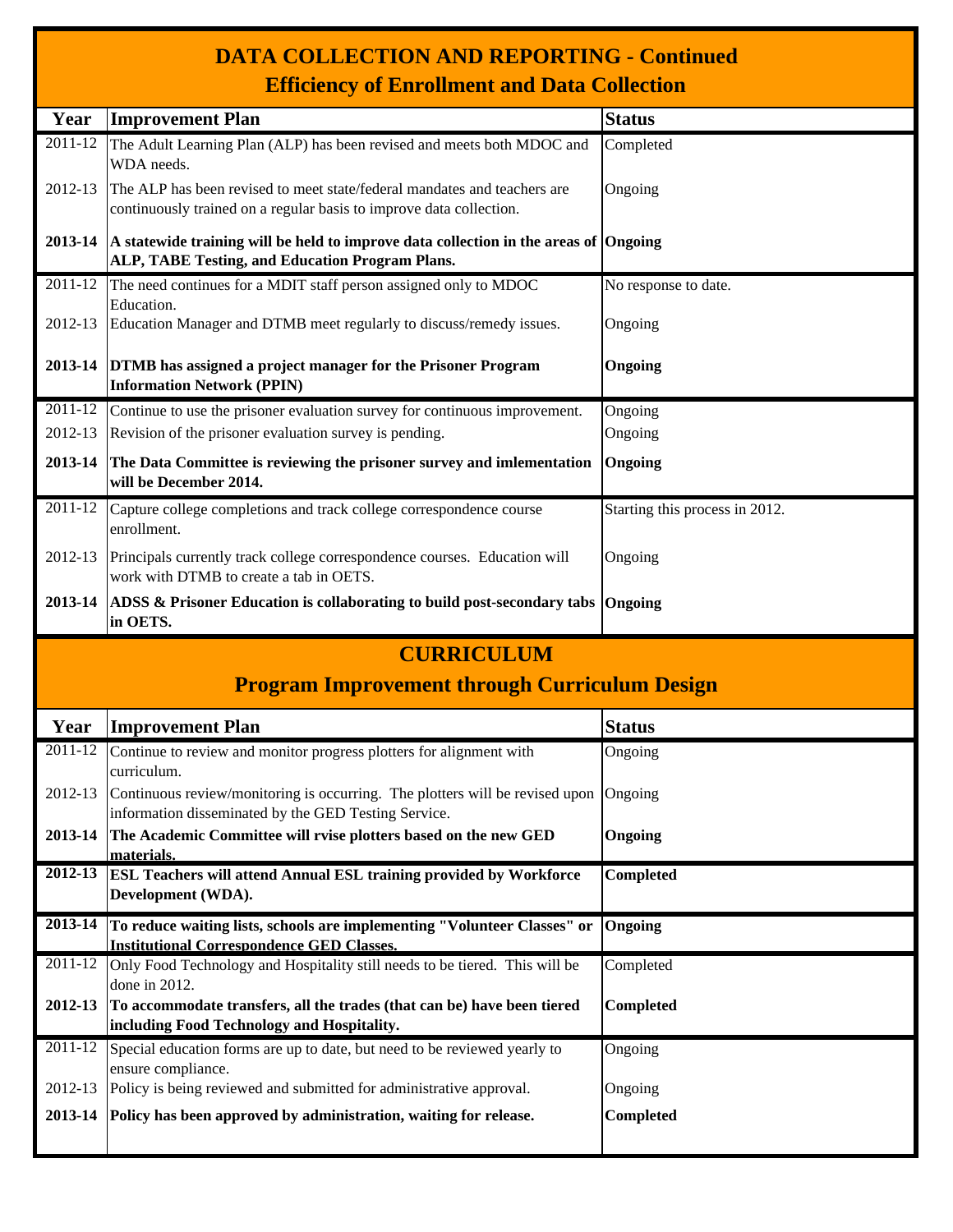|                                                                                   | <b>CURRICULUM - Continued</b><br><b>Program Improvement through Curriculum Design</b>                            |                  |  |  |  |  |  |  |
|-----------------------------------------------------------------------------------|------------------------------------------------------------------------------------------------------------------|------------------|--|--|--|--|--|--|
| Year                                                                              | <b>Improvement Plan</b>                                                                                          | <b>Status</b>    |  |  |  |  |  |  |
| $2011 - 12$                                                                       | Identify one facility to pilot a new Mechatronics vocational curriculum.                                         | Ongoing          |  |  |  |  |  |  |
| 2012-13                                                                           | Welding and Business Education Technology vocational trades are being<br>expanded.                               | Ongoing          |  |  |  |  |  |  |
| 2013-14                                                                           | Welding has been added at Muskegon. BET Curriculua has been<br>updated and transitioned to Employment Readiness. | Ongoing          |  |  |  |  |  |  |
| $2012 - 13$                                                                       | Eight new Skills Developers hired statewide to assist with transitioning                                         | Ongoing          |  |  |  |  |  |  |
| 2013-14                                                                           | prisoners to employment opportunities.<br>Nine Employment Counselors have been hired.                            | <b>Completed</b> |  |  |  |  |  |  |
| <b>TESTING MANDATES</b><br><b>Test Administration and Assessment Improvements</b> |                                                                                                                  |                  |  |  |  |  |  |  |
| Year                                                                              | <b>Improvement Plan</b>                                                                                          | <b>Status</b>    |  |  |  |  |  |  |
| 2012-13                                                                           | A calendar for training staff is being developed and fully supported by<br>adminstration.                        | Ongoing          |  |  |  |  |  |  |
| 2013-14                                                                           | The training calendar was again approved by administration.                                                      | Completed        |  |  |  |  |  |  |
| 2011-12                                                                           | Continue to monitor compliance through GED self-audits and school audits.                                        | Ongoing          |  |  |  |  |  |  |
| 2012-13                                                                           | Continue monitoring of GED testing via self audits.                                                              | Ongoing          |  |  |  |  |  |  |
| 2013-14                                                                           | Due to the Computer Based GED Testing, this requirement may change.                                              | Ongoing          |  |  |  |  |  |  |
| 2011-12                                                                           | Work Keys Test vocational trades prisoners/students within a year of his/her<br>earliest release date.           | Ongoing          |  |  |  |  |  |  |
| 2012-13                                                                           | The Skills Developer will be facilitating the work keys test for prisoners.                                      | Ongoing          |  |  |  |  |  |  |
| 2013-14                                                                           | Currently piloting this credential at IBC. Depending on cost, will<br>consider for expansion.                    | Completed        |  |  |  |  |  |  |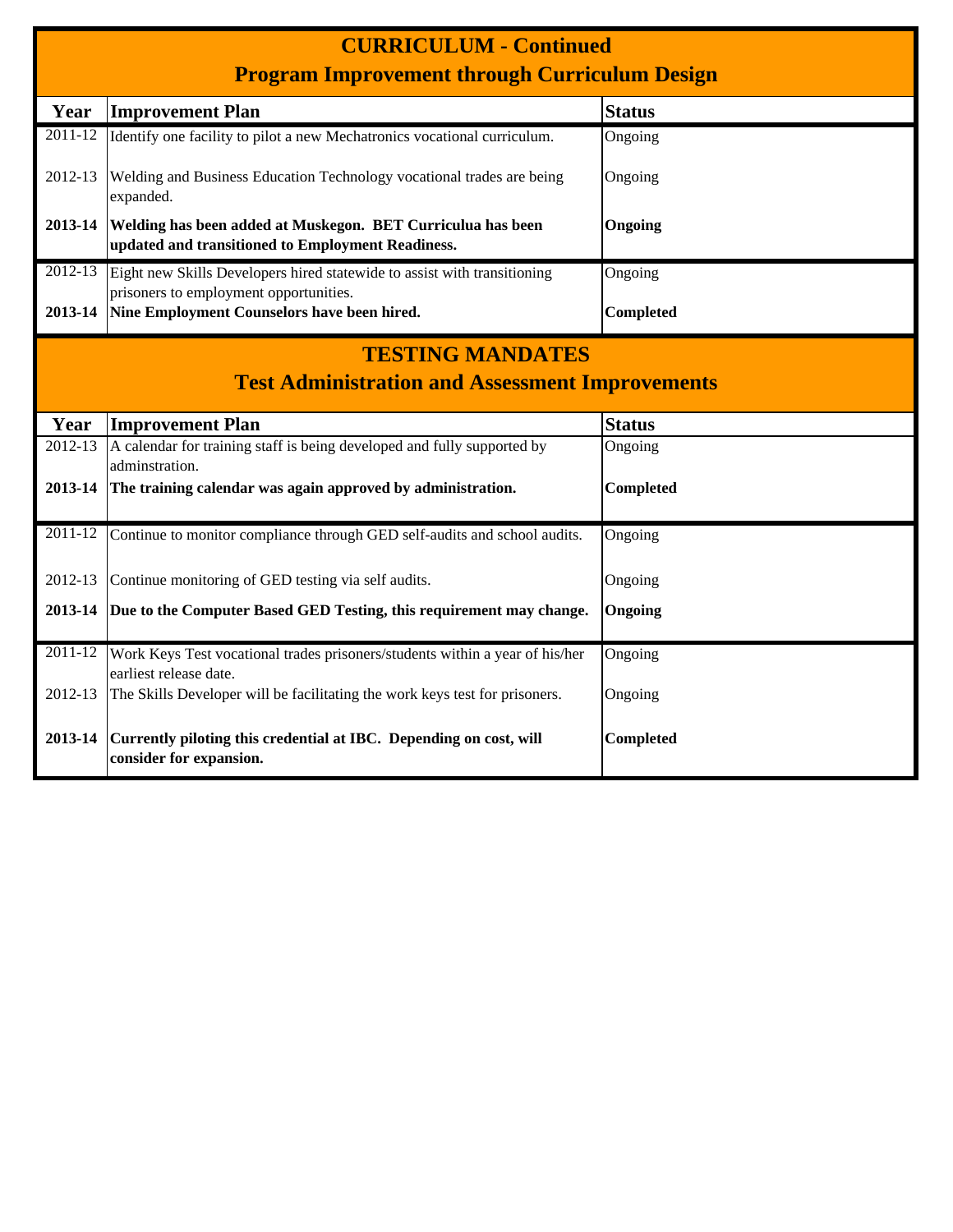#### **907(e)**

#### **OVERVIEW**

The purpose of education is to increase the functional level of prisoners and prepare them with competencies that will increase their chances for success upon release. Once prisoners are assessed, MDOC education provides instruction to remediate low functioning prisoners. The goal is to give them the tools to complete the GED examination and/or vocational trade. The skills acquired through prisoner education programming will improve opportunities for furthering education or gaining employment in our communities, both of which show positive impact in recidivism reduction.

It must be recognized that many prisoners entering the system are cognitively low-functioning and have been unsuccessful in education and employment. It takes significant effort and time to bring them to a functional academic level and to create an interest in education.

There are many factors that contribute and/or impact recidivism. It is not a reasonable expectation that prisoner education will end recidivism when significant barriers (i.e. substance abuse, mental health, unstable living environment) are present. The primary programmatic focus is the attainment of job preparedness skills that will lead to employment. Education is essential to recidivism reduction. Additionally, it should be noted that there are ancillary benefits to the education programs for the institution, which include a trained prisoner workforce, the development of critical thinking skills, soft skills (which results in a more manageable population), and engagement in positive activities in soft skills.

#### **Explanation of Value/Purpose of Each Program**

Approximately 50% of prisoners arrive in prison without a high school diploma or GED. According to research compiled by Michigan Economic Development Corporation-Office of Adult Education:

- Prisoners who participate in basic education programs while incarcerated have lower recidivism rates than those who do not.
- **Prisoners who participate in basic education programs while incarcerated are more** successful at finding and sustaining gainful employment upon release than those who do not.
- A Michigan male with a high school credential or equivalency earns \$6700 more annually than a male without a high school diploma.\*
- **Persons with lower levels of education attainment are more likely to be unemployed** than those with higher levels of education.\*\*

During the 2013 fiscal year, MDOC prisoners passed 9,331 GED subtests of which, 1,915 earned their GED. Using the wage differential cited above, the potential annual taxable income may increase nearly \$13 million for these graduates.

Research shows that by improving employees' basic skills: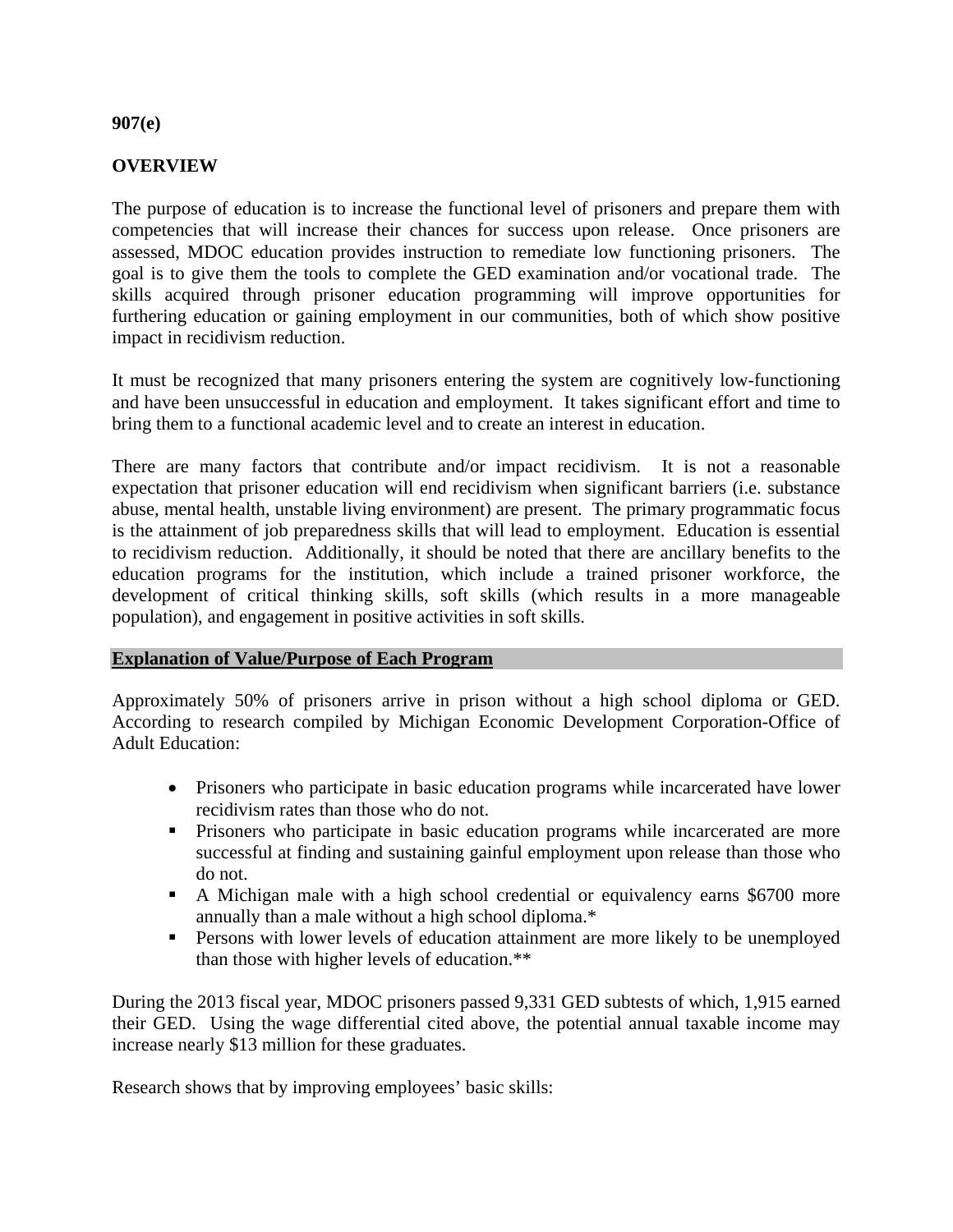- **Employees work smarter and better**
- **Employees cope well with change in the workplace**
- Union/management relations improve
- Output and profitability increase

In 2013, 43,163 prisoners were incarcerated in Michigan. (Does not include those housed in jails). At any given time, over 7,100 prisoners are enrolled in academic, career and technical education, and employment readiness programming.

 \*Institute for Women's Policy Research, 2005 \*\*National Center for Education Statistics

The following educational programs are offered through MDOC Prisoner Education:

#### **ACADEMIC EDUCATION**

Adult Basic Education (ABE) and General Education Development (GED) Preparation (including GED Testing) are provided for prisoners without a high school diploma or GED certificate. The curriculum focuses on writing skills, math, science, social studies and reading language arts. At the basic level it improves the academic functioning of the students, creating and improving their abilities to read materials such as job applications and doing mathematical operations such as counting currency and multiplication. The GED preparation classes lead to the obtainment of the GED.

#### **SPECIAL EDUCATION**

Special Education programming is provided to eligible prisoners, under 22 years of age in accordance with the federal Individuals with Disability Education Improvement Act (IDEIA). Services are designed to assist prisoners with disabilities to have equal access to achieve the same goals as non-disabled students.

#### **TITLE I**

Title I is a federally-funded education support service offered to prisoners who are under 21 years of age, do not have a high school or GED completion, and who are enrolled in an academic program.

#### **ENGLISH AS A SECOND LANGUAGE**

English as a Second Language (ESL) is provided for students whose native language is other than English and who are functioning below a  $5<sup>th</sup>$  grade level in reading.

#### **CAREER & TECHNICAL EDUCATION (CTE)**

The purpose of Career and Technical Education (CTE) programs is to provide work skills that are marketable in the community. It is the expectation that all CTE programs will afford eligible students the opportunity to acquire and develop necessary job skills and aptitudes for meaningful, long-term, employment. The MDOC offers Auto Mechanics, Building Trades, Basic Computer Operations, Custodial Maintenance, Food Technology and Hospitality, Horticulture, Machine Tooling, Optical Technology and Welding. The programs offer state or national certification upon completion and involve community college and industry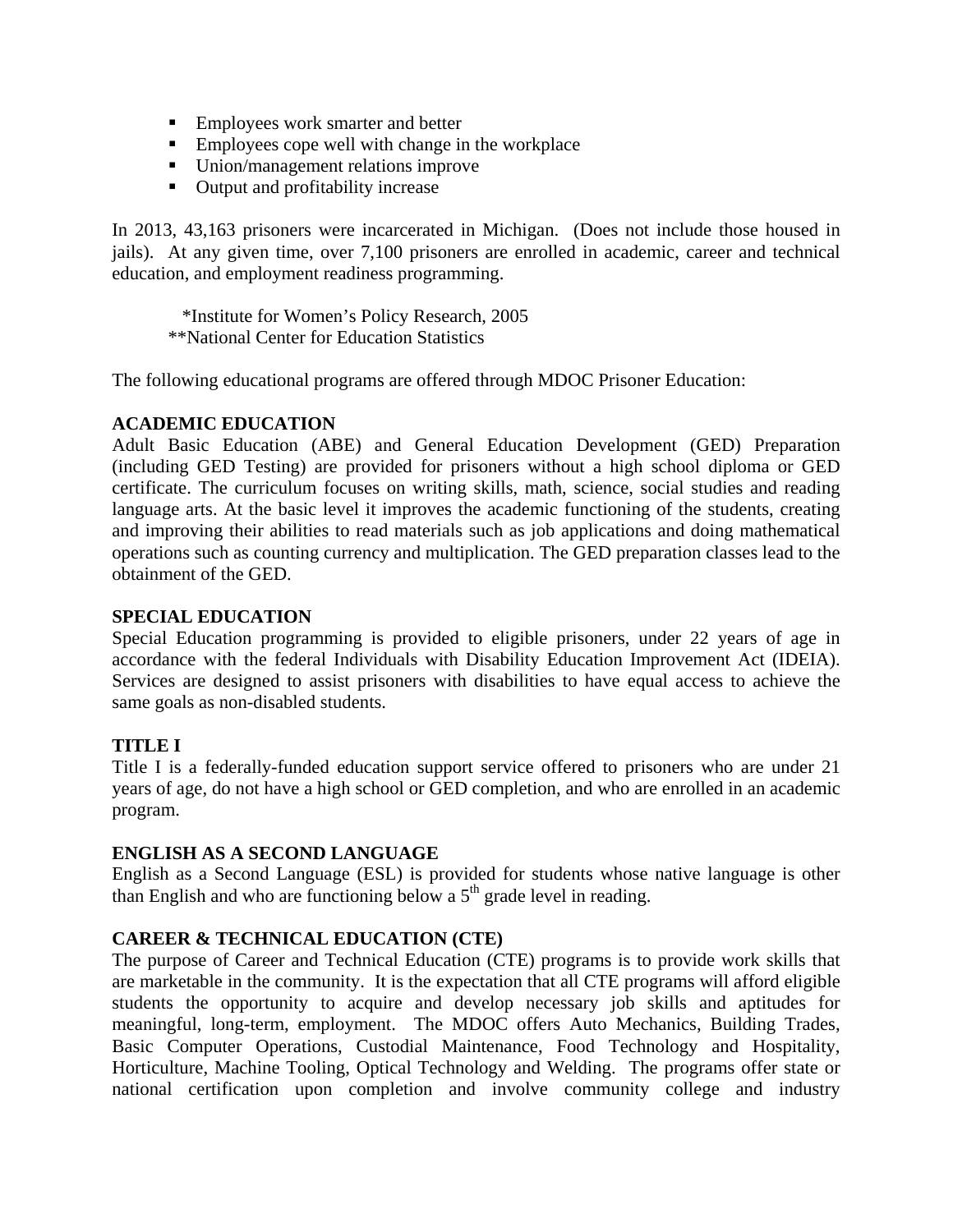input/influence. When combined with support services, MDOC prisoner education programs provide greater opportunities for success in the community upon release.

#### **POST-SECONDARY EDUCATION**

Michigan received the Pathways from Prison to Post-Secondary Education grant. College courses are being offered to prisoners paroling to specific counties, as well as reentry wrap around services post release.

### **SERVICE LEARNING PROJECTS / STATE CORRECTIONAL OPPORTUNITIES REHABILITATION AND EDUCATION (SCORE) / PRISON BUILD - PRISON GROW**

Students in the CTE programs are given opportunities to enhance workplace readiness skills through the production of projects that "give back" to the community. Under the guidance of CTE instructors, prisoner students complete projects for the prisons, for other state agencies, for local municipalities, and for non-profit organizations. Projects include Habitat for Humanity housing and landscaping; reforestation (trees), native grasses and cabins for Department of Natural Resources; flowers for the Welcome Centers and other sites; playscapes for local parks; etc.. Prison Build/Prison Grow is a formalized relationship linking the CTE programs to state agencies and non-profits. A Memorandum of Understanding (MOU) was signed with Goodwill Industries so that MDOC Auto Mechanics programs refurbish cars donated to Goodwill and are returned to be given to eligible clients. Service learning projects allow prisoners to apply learned skills to meaningful projects that benefit the State of Michigan. Service Learning projects provide cost savings to the recipients.

### **EMPLOYMENT READINESS PROGRAM**

Employment Readiness programming provides prisoners an opportunity to participate in workplace employment, life skills, and other appropriate community reentry programming. MDOC Education is responsible for developing and coordinating this standardized programming as well as implementing workforce development referral packets.

#### **CORRESPONDENCE COURSES**

Prisoners are permitted to enroll, (at their own expense) in correspondence courses in accordance with departmental policy. These courses should lead to a post-secondary or certificate program completion.

907(f)

#### **Identification of Program Outcomes for each Academic and Vocational Program (See statistical report)**

Per state standards, students functioning below the  $9<sup>th</sup>$  grade level are categorized as adult basic education students. Well over 80% of the current prisoner student enrollment is below this level in at least one subject area. For these students, the annual yearly progress standard set by the U. S. Department of Education is to gain one Education Functional Level.

According to the Offender Education Tracking System, during the 2013 fiscal year, MDOC prisoners passed 9,331 GED subtests of which 1,915 prisoners earned their GED.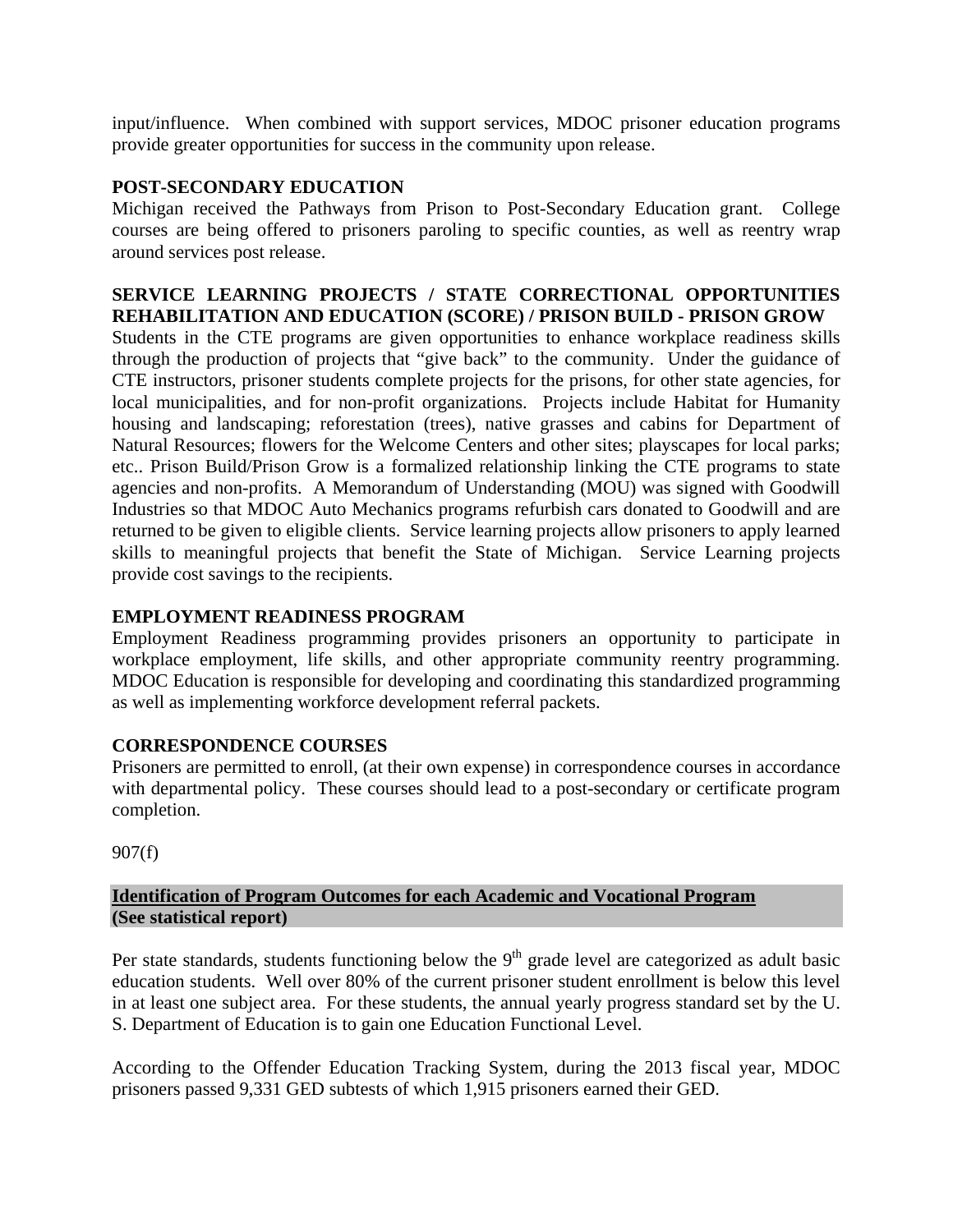Approximately 2,100 prisoners are enrolled in vocational programs at any given time, 2,677 of which completed a trade class. MDOC vocational training teaches soft skills, allows for work assignments within the prison (maintaining standards and reducing state costs) and prepares prisoners for return to work in the community with occupational skills that are marketable for meaningful, long-term employment.

MDOC Education continues to support and collaborate with State Correctional Opportunities Rehabilitation and Education (SCORE) /Habitat for Humanity and Michigan State Industries through vocational (CTE) programming. Activities have included:

- Habitat for Humanity housing projects: cabinets, walls, countertops, landscaping
- **•** Department of Natural Resources projects: cabins, native grasses and trees
- Beautification of Michigan Welcome Centers
- **Extensive Community Support Projects**
- **Produce donations to Community Food Banks**

#### $907(g)$

#### **Academic and Vocational Program Plans**

- Create a five year plan for the effective and efficient use of all prisoner education resources, which will include responsible budgeting and optimum use of personnel.
- Assure post-secondary education is made available to prisoners, thus increasing their potential for making a positive transition to the workforce upon release and improving their management while incarcerated.
- Collaborate within the department, with other state agencies, and with community organizations to improve access to education, employment and support systems for prisoners upon reentry.
- Continue monitoring labor market trends and improve methods for statistical collection and analysis of the career and technical education provided by corrections education. Review and improve programs based on these analyses. Collect longitudinal employment data on released prisoners.
- Develop stronger connections with other state agencies, non-profits and various employers to increase job placement and program improvement.
- Ensure there is a smooth and complete transition to the new GED via planning, piloting and coordination between departments.
- Continue and improve the relationships with Habitat, DNR and other departments and agencies to provide opportunities for career and technical education students to gain hands-on experience and to link them to appropriate job opportunities.